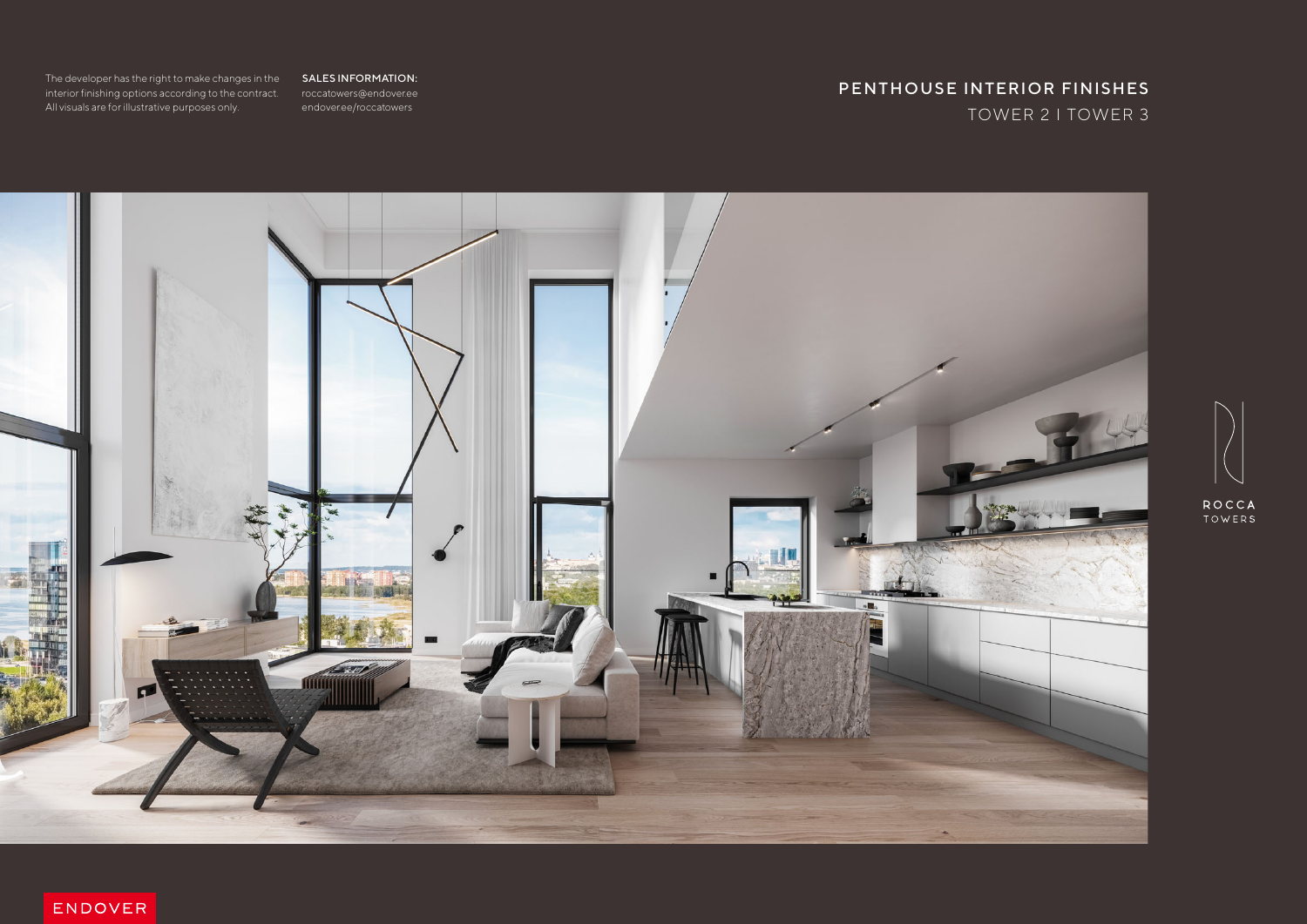## Penthouse

#### OPTION 1

Natural oak flooring, Tarkett, Pure, 1-strip, rustic, matte lacquer, brushed, 13x190x2000 mm

Master bedroom carpet, Savage Abundance, warm white



#### OPTION 2

Natural oak flooring, Ecowood, Nordic White, nature, 1-strip, oil wax finish, brushed, 14 x 181 x 2200 mm

Master bedroom carpet, Savage Abundance, light gray

BATHROOM WALL TILE Ceramica Colli, Blake, Bianco Veined, 120x60 cm

Penthouse apartments in Rocca Towers are made unique by nearly 5.9 m high ceilings and windows that reach to greater heights. These homes exceed expectations. Floors are covered with premium quality natural oak parquet trimmed by respectable floor molding. Bathroom walls boast large ceramic tiles with a timeless marble pattern, accented by ultra-modern Hansgrohe faucets and mixers with a brushed black finish. Bathroom ceramics as well as sink cabinets and LED lighted mirrors come from Laufen, a Swiss manufacturer.





SWITCHES AND **SOCKETS** Schneider, Merten System, M-Plan, white



#### SWITCHES AND SOCKETS Schneider, Merten System, M-Plan, anthracite



#### WALL AND CEILING PAINT White



BATHROOM FLOOR TILE Ceramica Colli, Blake, Bianco Veined, 60x60 cm



BATHROOM FLOOR TILE Ceramica Colli, Blake, Grigio Veined, 60x60 cm

#### BATHROOM WALL TILE Ceramica Colli, Blake,

Grigio Veined, 120x60 cm

HALLWAY FLOOR TILE Ceramica Colli Blake, Bianco, 60x60 cm



#### HALLWAY FLOOR TILE

Ceramica Colli Blake, Grigio, 60x60 cm



INTERIOR DOORS Painted profile door, white

### OPTION 1 OPTION 2



#### DOOR HANDLES Linea Cali, Brixia, matte black



DOOR HANDLES Linea Cali, Brixia, chrome